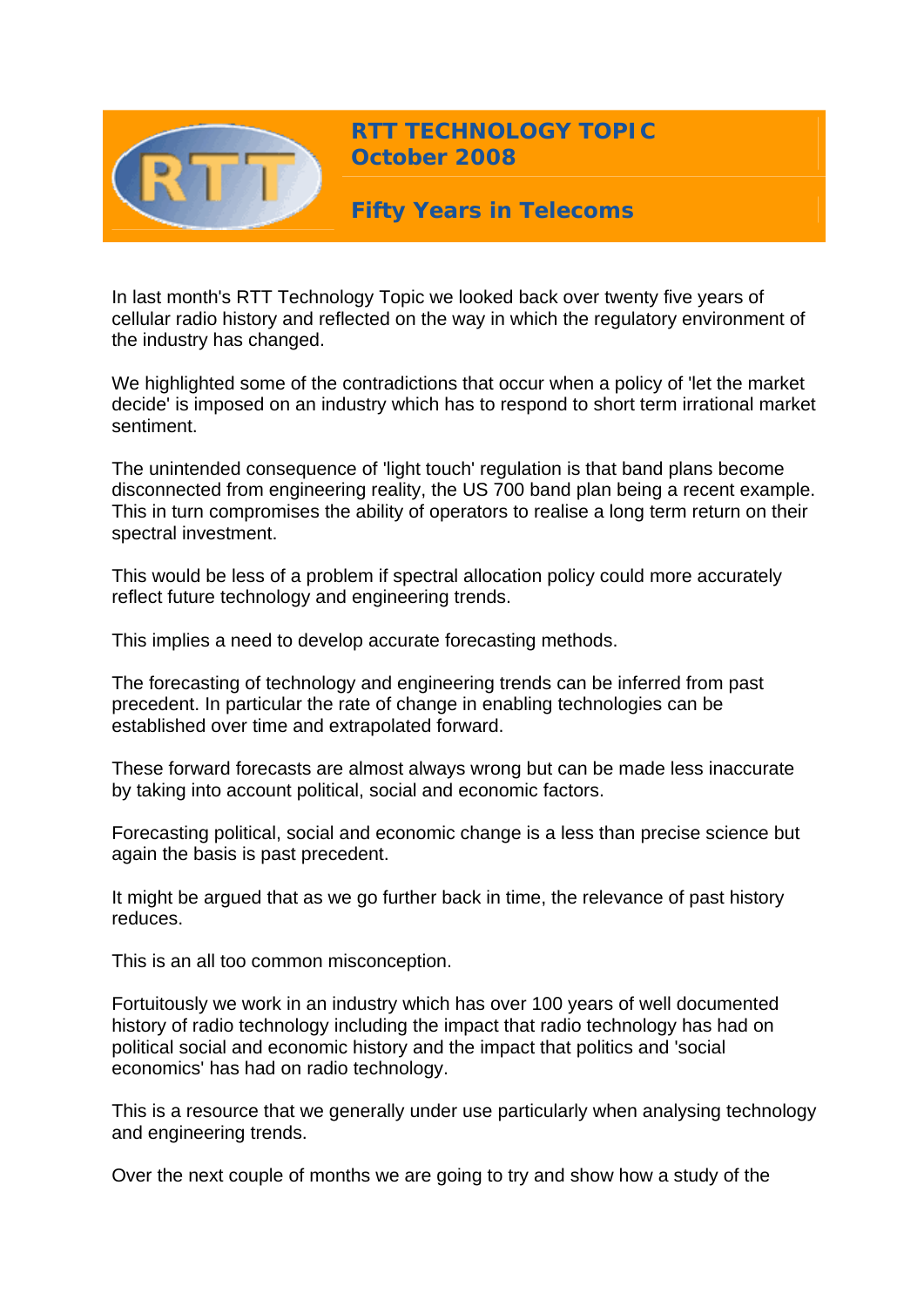history of wireless when studied in the context of contemporaneous political, social and economic events helps us forecast our wireless future.

### **Why 25 years is not a long enough historical perspective - why we should go back to 50 years ago**

There are several reasons why we need to go back more than 25 years and why 50 years provides a good second reference point.

In many countries, documents, particularly political documents that are considered sensitive or embarrassing are hidden from public scrutiny and only become available for study after 50 years has passed.

The origin of the 50 year rule is the assumption that by the time 50 years have elapsed most of the politicians involved will no longer be with us.

As an example, the cabinet discussions about the ill fated Suez invasion in 1958 have only just become available.

In technology history, fifty years is useful because many of the young engineers involved in what at the time was pioneering wireless development are still very much alive and with us today. This is 'living memory' history. Please see the note at the end of this Technology Topic about our 'Living Memory' Wireless Heritage Project.

The political context of 1958 was a perceived crisis relating to the security of oil supply which prompted an ill fated poorly researched poorly planned and poorly executed invasion of a sovereign country in defence of perceived national interest. History has a habit of repeating itself.

The technology context of fifty years ago was dominated by the impact of the transistor on radio devices and systems.

These radio devices and systems in turn changed the world that we lived in.

Here are three examples

### **1958 - The beginning of the Space Race**

1958 was the year in which NASA was formed.

This was in response to the launch by Russia of the Sputnik satellites and marks the official start of the space race.

The Sputnik was not just about launching objects into space (including Laika the unfortunate dog in Sputnik 2) but talking to the object while it was there.

Sputnik 3 launched in April 1958 had an S band ranging radar working between 2.5 and 3 GHz, a VHF telemetry system and a two way command and control system working at 48 MHz.

It was the world's first automatic scientific spacecraft, measuring the pressure and composition of the upper atmosphere, the concentration of charged particles, photons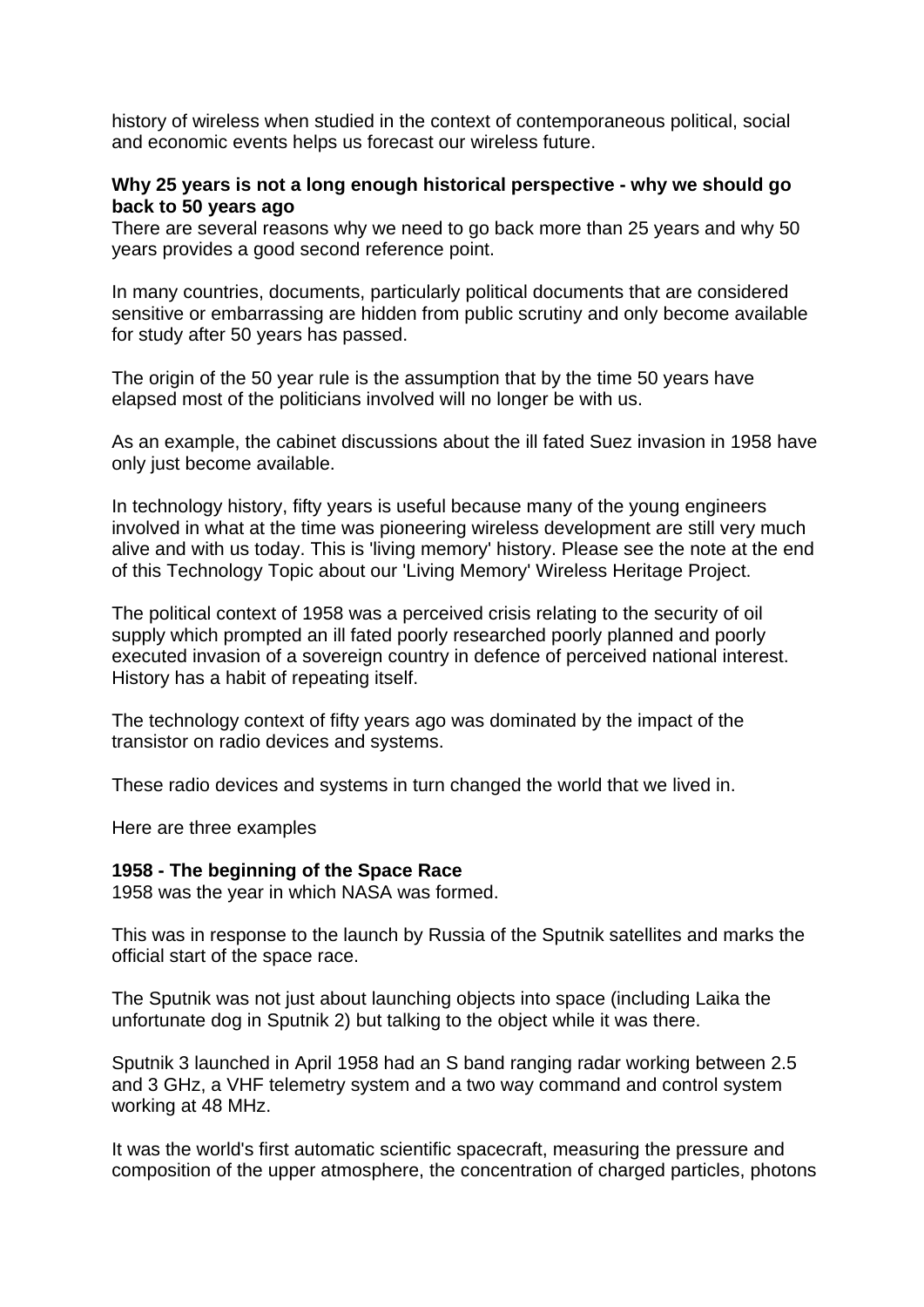and heavy nuclei in cosmic rays, magnetic and electrostatic fields and meteoric particles.

Sputnik could not have flown and would have been pointless without radio communication. These radio systems would not have worked without the transistor.

Just over ten years and twenty five billion dollars later, Neil Armstrong and Edwin Buzz Aldrin stepped on to the moon.

Within ten years space based radio communications had developed to the point where TV pictures of astonishing clarity could be received (via the Parkes Observatory in Australia) providing the basis for probably the most memorable 'almost live' TV footage ever taken.

The parallel development of the navigation and guidance computing needed for the Apollo programme laid the foundation for the computing and software revolution that dominated the later decades of the century.

So what relevance does this have today?

In September this year two taikonauts (Chinese astronauts) stepped out for a space walk from their space capsule 'Shenzhou' ('Divine Vessel' in Chinese). A manned mission to the moon is planned by 2017.

On October 22nd this year the 1157 lb Chandrayan-1 (First Journey to the moon in Ancient Sanskrit) was launched on an Indian rocket from the Sriharikota Space Centre in India.

Russia similarly has renascent space ambitions. This web site reveals all (and seems inexplicably to be linked to a Russian dating site).

Two simple inferences can be made.

China and India or rather the Chinese and Indian and probably Russian tax paying public will be investing disproportionate sums of money in these 'Apollo Plus' adventures.

Deep space exploration requires substantial investment in radio communications technology and infrastructure and parallel investment in computing and software systems.

If Apollo provided the basis for the US dominance of the computing and software industry in the last two decades of the last century what will be the impact over the next fifty years of the China and Indian and rejuvenated Russian space programmes?

US companies are still dominant in the satellite industry and space industry (both industries being intimately cross connected) in terms of R and D, manufacturing expertise and operational experience.

In the mobile satellite sector there are ambitious plans to refresh existing low orbit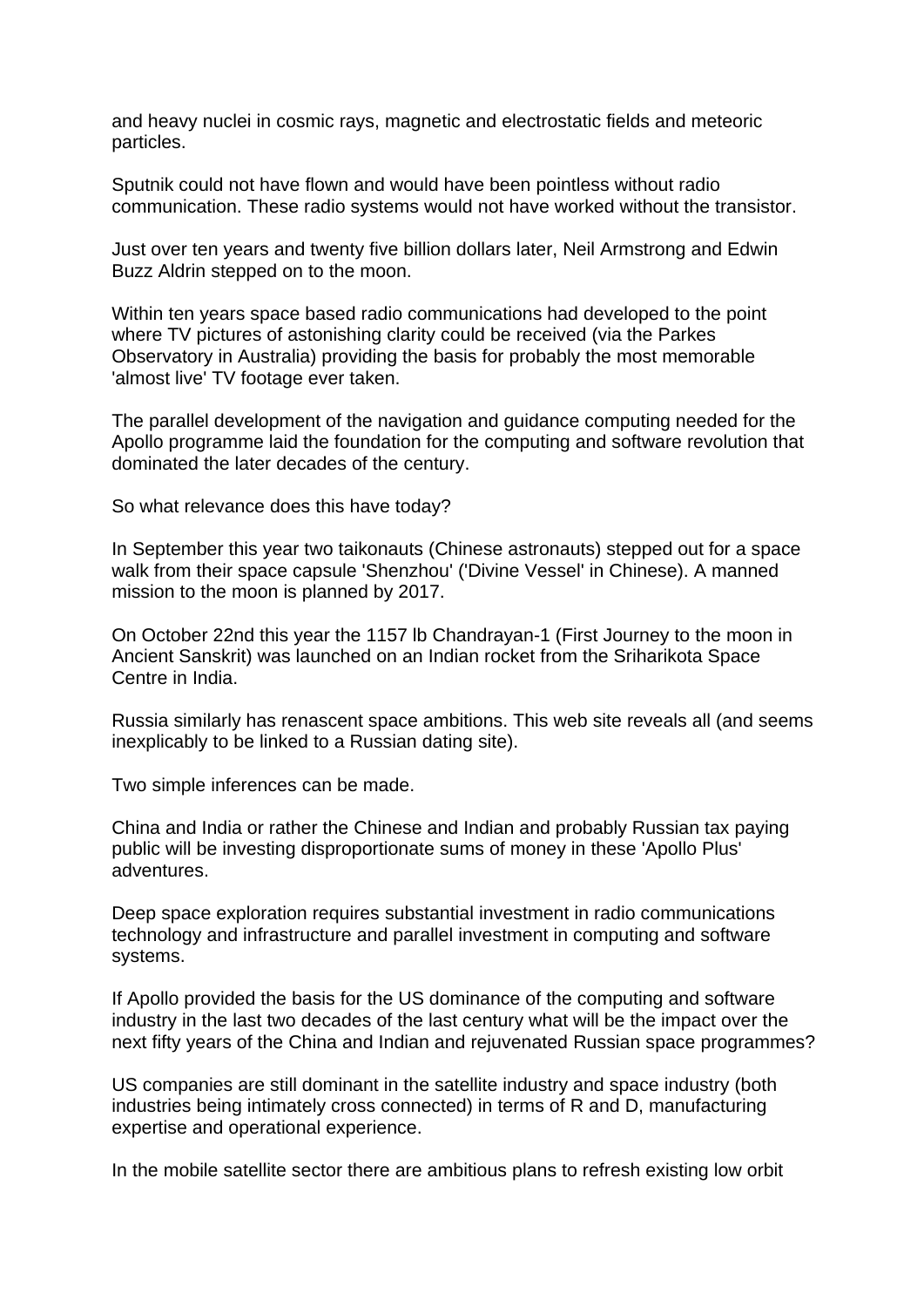satellite constellations and to broaden their role beyond voice communications to include environmental monitoring. The Iridium Next constellation is one example.

There are compelling social, political, economic and more recently environmental reasons why closer cooperation between all of the space race contenders would be mutually beneficial. The partial success of the International Space Station as an example of international co operation provides at least some grounds for optimism here.

### **1958 - The portable device based consumer wireless revolution.**

In November 1958, four years after the first transistor radios were introduced (TI based devices introduced in 1954), Sony introduced the TR 610.

The TR 610 was a technical triumph- a light weight power efficient pocket sized transistor radio working off a nine volt battery.

The TR 610 became a design classic with a marketing campaign that still deserves study today.

The TR 610 provides an example of early mass market production with over half a million units manufactured and sold.

The product marked the start of **the content driven portable consumer electronics revolution,** which in many respects is the cornerstone of our industry today. There are an estimated seven billion transistor radios on the planet. The cellular industry still has some catching up to do.

The product marked the start of an era of Japanese dominance of the consumer electronics industry including an absolute dominance of the compact camera sector.

### **1958 - The two way radio revolution**

The R 610 was the world's first mass produced pocket transistor radio capable of receiving VHF FM broadcasts.

However the use of FM VHF technology in mobile devices was not confined to consumer applications.

In 1958 Motorola the Motrac VHF FM two way radio was introduced. This was the world's first two way radio for in car use with a fully transistorised power supply - the first radio to be able to be used without the engine running.

In parallel Motorola were developing a first generation of VHF FM personal radios for the police force.

Some of these radios crossed the Atlantic in 1959 and were introduced into the Lancashire Police Force working at 150 MHz.

Over the next 40 years personal radios transformed the efficiency of policemen on the beat in the UK, the US and internationally.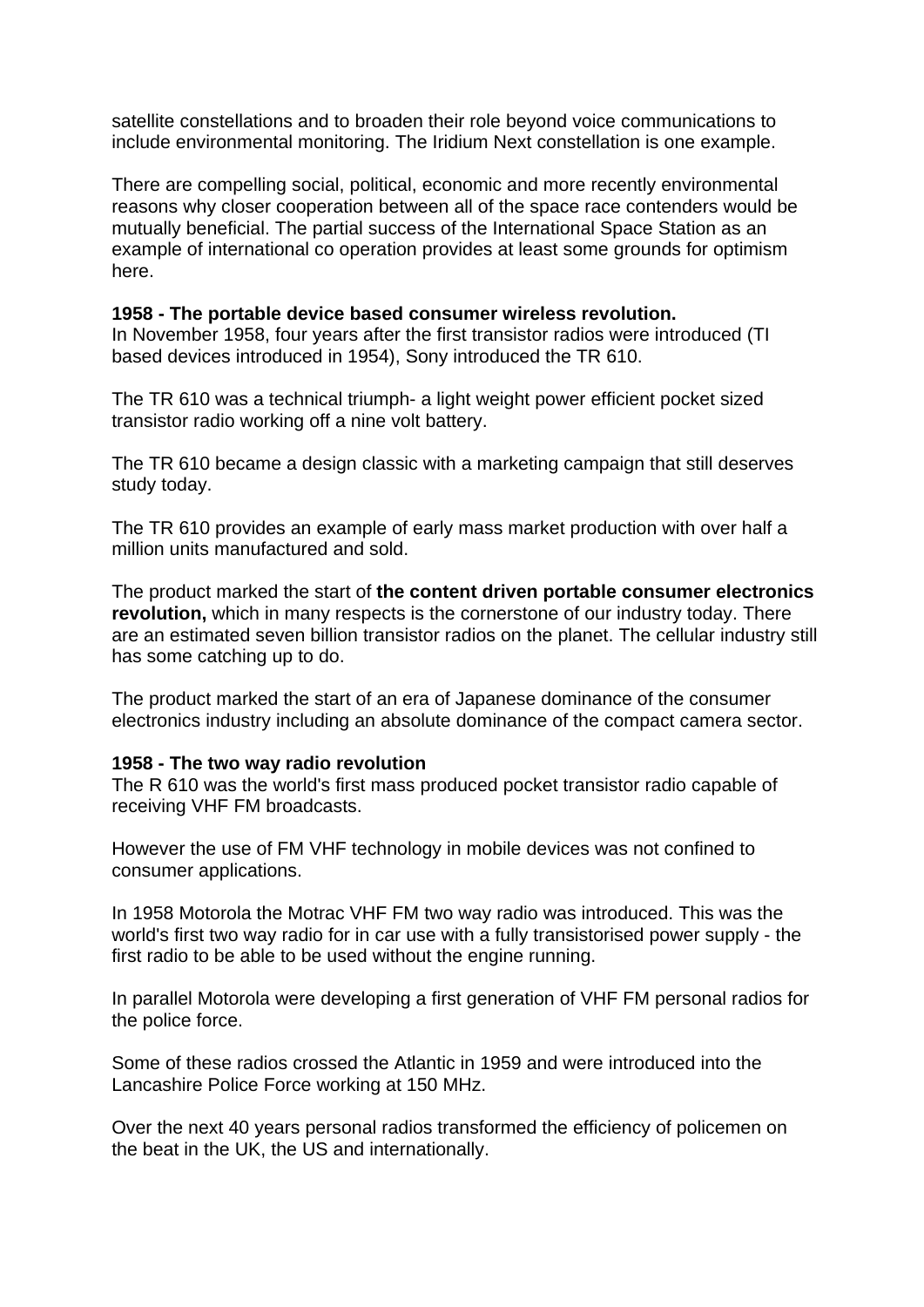# **What relevance do these three examples have to the next fifty years?**

# **Why bother to forecast 50 years ahead?**

To answer both questions, 50 years is not a long time particularly in an industry where spectral assets have traditionally been leased on a twenty or twenty five year tenure and where semiconductor fabrication investments need to be planned at least 15 to 20 years ahead.

Fifty years ago the transistor ushered in a new 'era of smallness' and power efficiency which took us to the moon, gave us transistor radios and more efficient policemen.

Fifty years on nanotechnology is ushering in a new era of smallness and power efficiency.

This will help to take China and India to the moon, bring us a new generation of consumer devices including healthcare and wellness products and more efficient policing.

Finally just over 50 years ago (in 1956) in response to the great London smog of 1952 the UK government introduced its first Clean Air Act introducing smokeless zones, mandating the use of cleaner coal (eliminating the burning of nutty slack) and encouraging the re location of power stations to rural areas.

In the same year Calder Hall, the world's first industrial scale nuclear power station started delivering electricity to the National Grid and was cause for national celebration, the start of a 'new atomic age'.

Fifty years on a 'second atomic age' is being promoted as a solution to future energy and environmental issues.

Energy and environmental concerns are not new. Humans have been trashing the environment for at least 2000 years. Elephants have a pretty poor environmental record too.

### **Summary**

It might be argued that producing a fifty year technology and engineering forecast is an exercise in futility.

On the contrary it is perfectly reasonable to produce long term technology and engineering plans based on past precedent particularly when detailed historical information is available for study and analysis.

This applies to a broad cross section of industries including nuclear power, where it can take 15 years just to get planning consent, and wireless telecoms, where on the basis of present spectral cost, returns on investment may only be realised 20 years or more in to the future.

As a consequence, long term cellular business plans must factor in the changes taking place in other parts of the industry including the satellite sector, consumer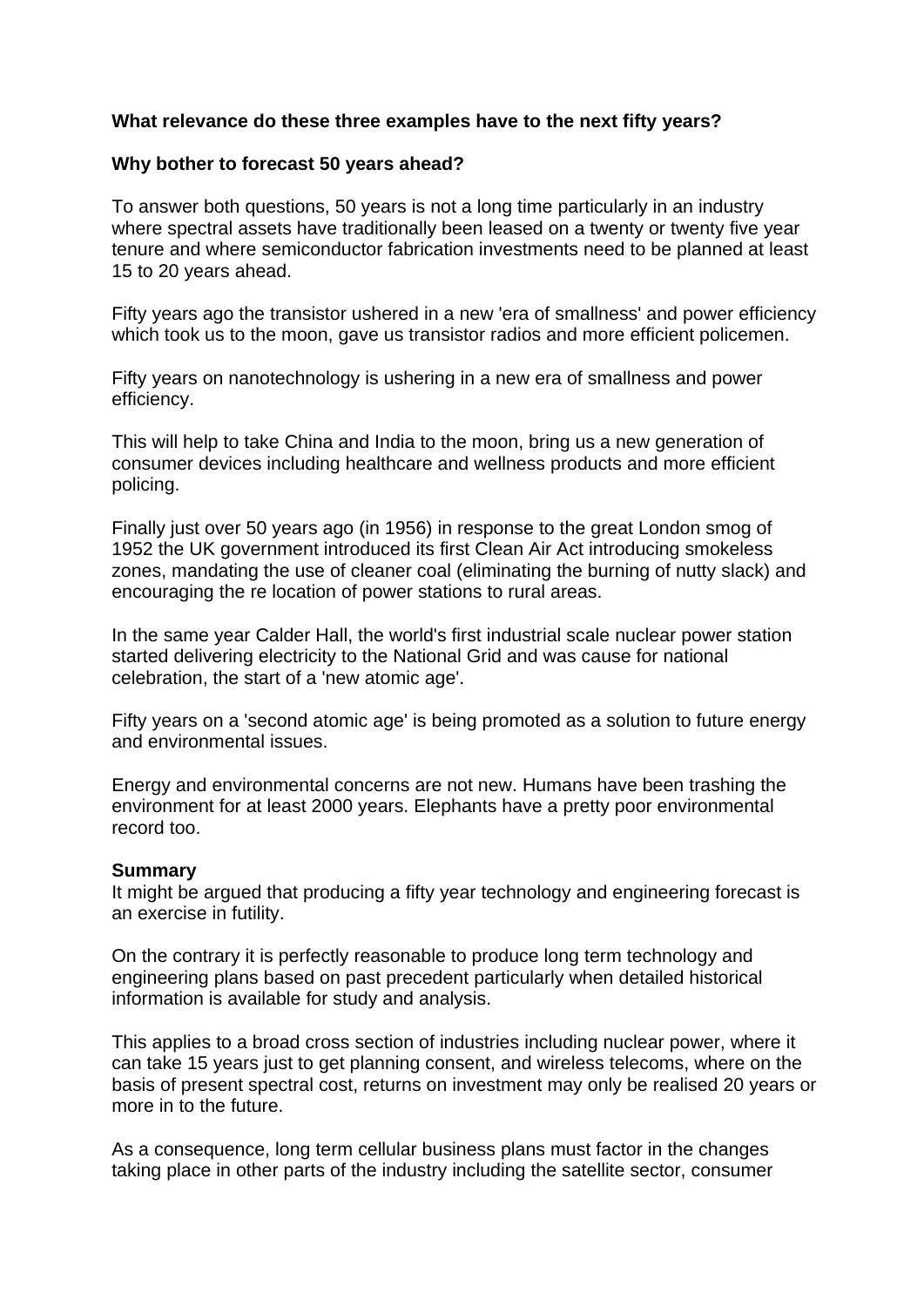electronics and public safety and emergency response radio. (Next month we analyse the importance of broadcasting in this mix).

We can state with some certainty that the space sector will remain an area where present competition could be translated into future internationally co operative ventures that could deliver substantial global political, social and economic gains. This will create opportunity for the cellular operator community.

We can state with some certainty that a new 'era of smallness' will create new consumer products which will change the dynamics of the consumer electronics industry. This will create opportunity for the cellular operator community.

We can state with some certainty that if used wisely, wireless technology could make the world a safer place to live in. This will create opportunity for the cellular operator community.

Wisdom is of course a product of past experience.

We rest our historical case.

# **A note about the 'Living Memory' Wireless Heritage Project**

As part of a UK based Wireless Heritage Project which we are undertaking in association with the custodians of the Pye Telecom Historic wireless collection, we are putting together a series of articles written by engineers who have been actively involved in radio system design and implementation over the past fifty years.

The first of these articles has been written by John Davies. John joined the Lancashire Wireless Workshops in 1948 as a radio engineer. He retired in 1984 and lectured for a number of years on private mobile radio system design and implementation.

He remains exceedingly active and has maintained a very close interest in radio engineering including recent involvement in a local radio planning enquiry.

In this article he describes the pioneering work undertaken by Lancashire Constabulary on wide area coverage systems and the parallel evolution of mobile and portable transceivers.

The innovations introduced by Lancashire had very tangible benefits in terms of operational efficiency.

John's story, a mix of personal and professional observation, provides a fascinating insight into forty years of radio design experience.

This article (with some wonderful archive photographs) is available as a download.

If you are interested in contributing similar articles to this collection do please contact us